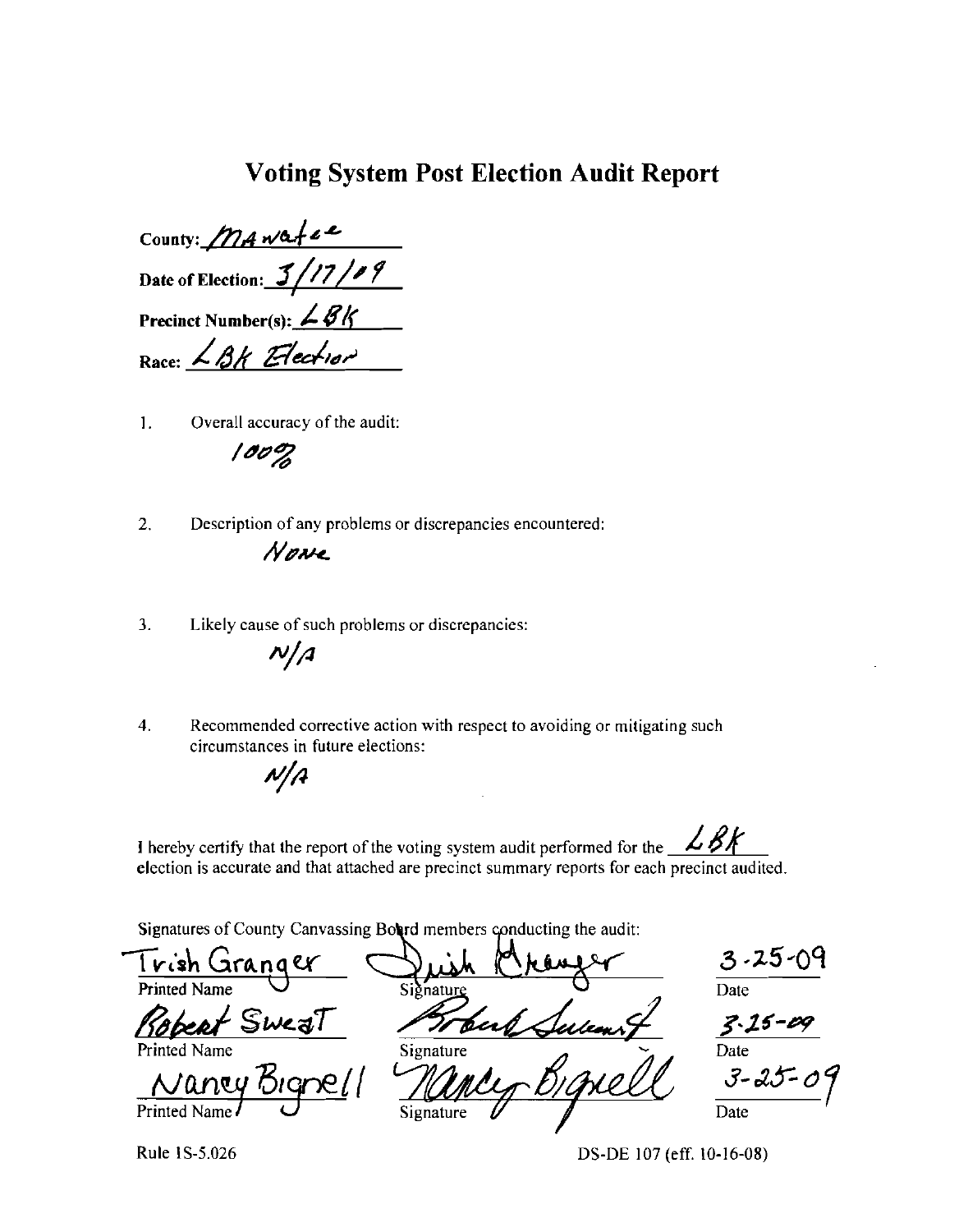## **Precinct Summary**

Race Audited:  $\frac{+1}{+}$  1 Precinct Number: LBK Election

| Candidate Name or Issue Choice | Voting System<br>Total | Manual Public<br><b>Tally Total</b> | Difference $(+ or -)$ |
|--------------------------------|------------------------|-------------------------------------|-----------------------|
|                                | <i>32</i> P            |                                     |                       |
| Randall T Clair                | L.                     |                                     |                       |
|                                |                        |                                     |                       |
|                                |                        |                                     |                       |
|                                |                        |                                     |                       |
|                                |                        |                                     |                       |
|                                |                        |                                     |                       |
|                                |                        |                                     |                       |
|                                |                        |                                     |                       |
|                                |                        |                                     |                       |
|                                |                        |                                     |                       |
|                                |                        |                                     |                       |
|                                |                        |                                     |                       |
|                                |                        |                                     |                       |
|                                |                        |                                     |                       |

Number of ballots overvoted: *IVONE*  Number of ballots undervoted:<br>
Number of questionable ballots: Number of questionable ballots:

(Attach a separate Precinct Summary for each precinct audited,)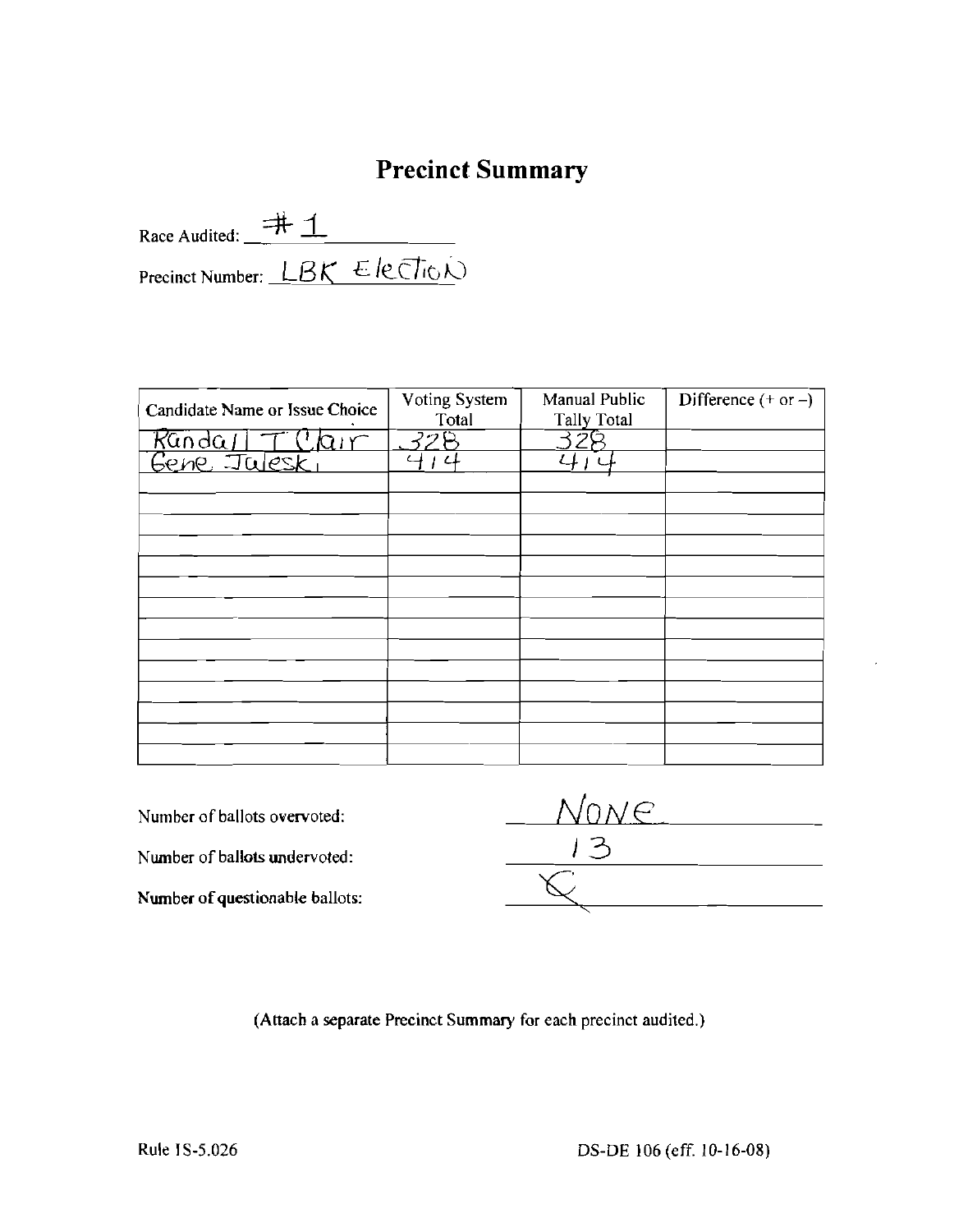| Date:03/18/09 |
|---------------|
| Time:08:53:34 |
| Page:1 of 2   |

## **Statement of Votes Cast** Town of Longboat Key Election<br>Manatee County, Florida March 17, 2009

## SOVC For Jurisdiction Wide, All Counters, All Races

|                                 | TURN OUT   |            |              | Commission At Large |                    |                                |                        |                              |                           |      |              |              |            |
|---------------------------------|------------|------------|--------------|---------------------|--------------------|--------------------------------|------------------------|------------------------------|---------------------------|------|--------------|--------------|------------|
|                                 | Reg Voters | Cards Cast | %<br>Turnout | Reg Voters          | <b>Total Votes</b> | Times<br><b>Blank</b><br>Voted | Times<br>Over<br>Voted | 'Of<br>Under<br><b>Votes</b> | Number   Randall T. Clair |      |              | Gene Jaleski |            |
| Jurisdiction Wide               |            |            |              |                     |                    |                                |                        |                              |                           |      |              |              |            |
| PCT 95 / Longboat Island Chapel |            |            |              |                     |                    |                                |                        |                              |                           |      |              |              |            |
| Precincts                       | 2211       | 436        | 1972%        | 2211                | 429                |                                |                        | $\theta$                     | 0                         | 176. | 41.03%       | 253          | 58.97%     |
| Absentec                        | 2211       | 93         | 4.21%        | 2211                | 90                 |                                |                        | 0                            |                           |      | 47 52 22%    | 43           | 47 78%     |
| Early Voting                    | 2211       | 226        | 10.22%       | 2211                | 223                |                                |                        |                              |                           | 105  | 47.09%       | 118          | 5291%      |
| Provisional                     | 2211       | $\bf{0}$   | 0.00%        | 2211                | 0                  |                                |                        |                              |                           | 0    |              |              |            |
| Total                           | 2211       | 755        | 34 15%       | 2211                | 742                |                                | 13                     | $\mathbf{0}$                 | $\Omega$                  | 328  | 44 20%       | 414          | 55 80%     |
| Fotal                           |            |            |              |                     |                    |                                |                        |                              |                           |      |              |              |            |
| Precincts                       | 2211       | 436        | 19.72%       | 2211                | 429                |                                |                        | 0                            |                           | 176  | 41.03%       | 253          | 58.97%     |
| Absentee                        | 2211       | 93         | 4 21%        | 2211                | 90                 |                                |                        | Ü                            |                           | 47   | 52.22%       | 43           | 47.78%     |
| Early Voting                    | 2211       | 226        | 10.22%       | 2211                | 223                |                                |                        |                              |                           | 105  | 47 09%       | 118.         | 52.91%     |
| Provisional                     | 2211       | $\Omega$   | 000%         | 2211                | 0                  |                                |                        |                              |                           | 0.   |              |              |            |
| Total                           | 2211       | 755        | 34 15%       | 2211                | 742                |                                | 13                     |                              |                           |      | $328$ 44 20% |              | 414 55.80% |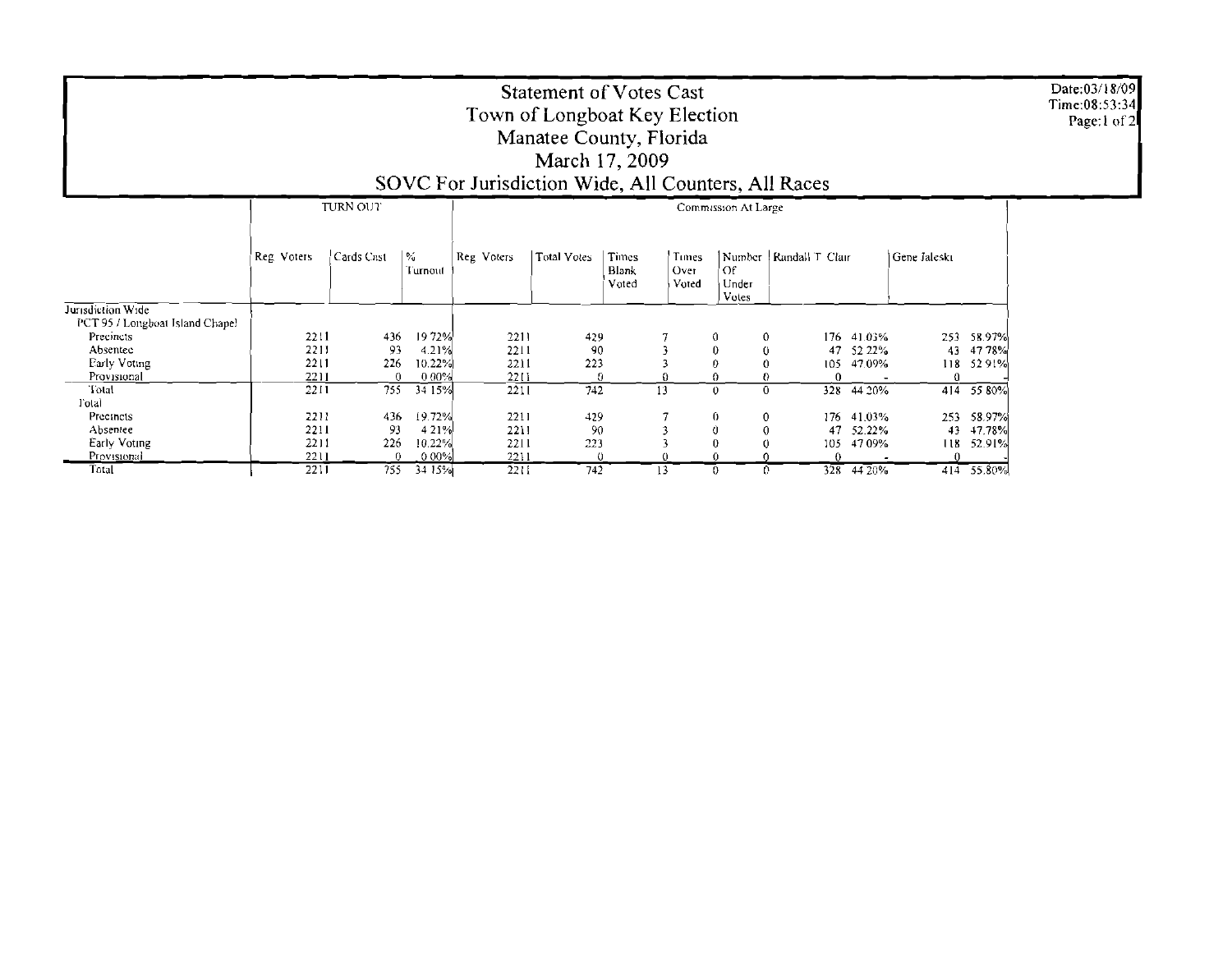# **Precinct Summary**

Race Audited: #2<br>Precinct Number: LBK Election

| Candidate Name or Issue Choice | Voting System<br>Total | Manual Public<br><b>Tally Total</b> | Difference $(+ or -)$ |
|--------------------------------|------------------------|-------------------------------------|-----------------------|
| $'\mathcal{E} \subseteq$       | $\frac{5C}{24C}$       | $\bigcirc$ 7                        |                       |
|                                |                        | $\overline{\mathcal{A}^{c+}O}$      |                       |
|                                |                        |                                     |                       |
|                                |                        |                                     |                       |
|                                |                        |                                     |                       |
|                                |                        |                                     |                       |
|                                |                        |                                     |                       |
|                                |                        |                                     |                       |
|                                |                        |                                     |                       |
|                                |                        |                                     |                       |
|                                |                        |                                     |                       |
|                                |                        |                                     |                       |
|                                |                        |                                     |                       |
|                                |                        |                                     |                       |
|                                |                        |                                     |                       |

| <b>Number of ballots overvoted:</b> |  |
|-------------------------------------|--|
| Number of ballots undervoted:       |  |
| Number of questionable ballots:     |  |

(Attach a separate Precinct Summary for each precinct audited.)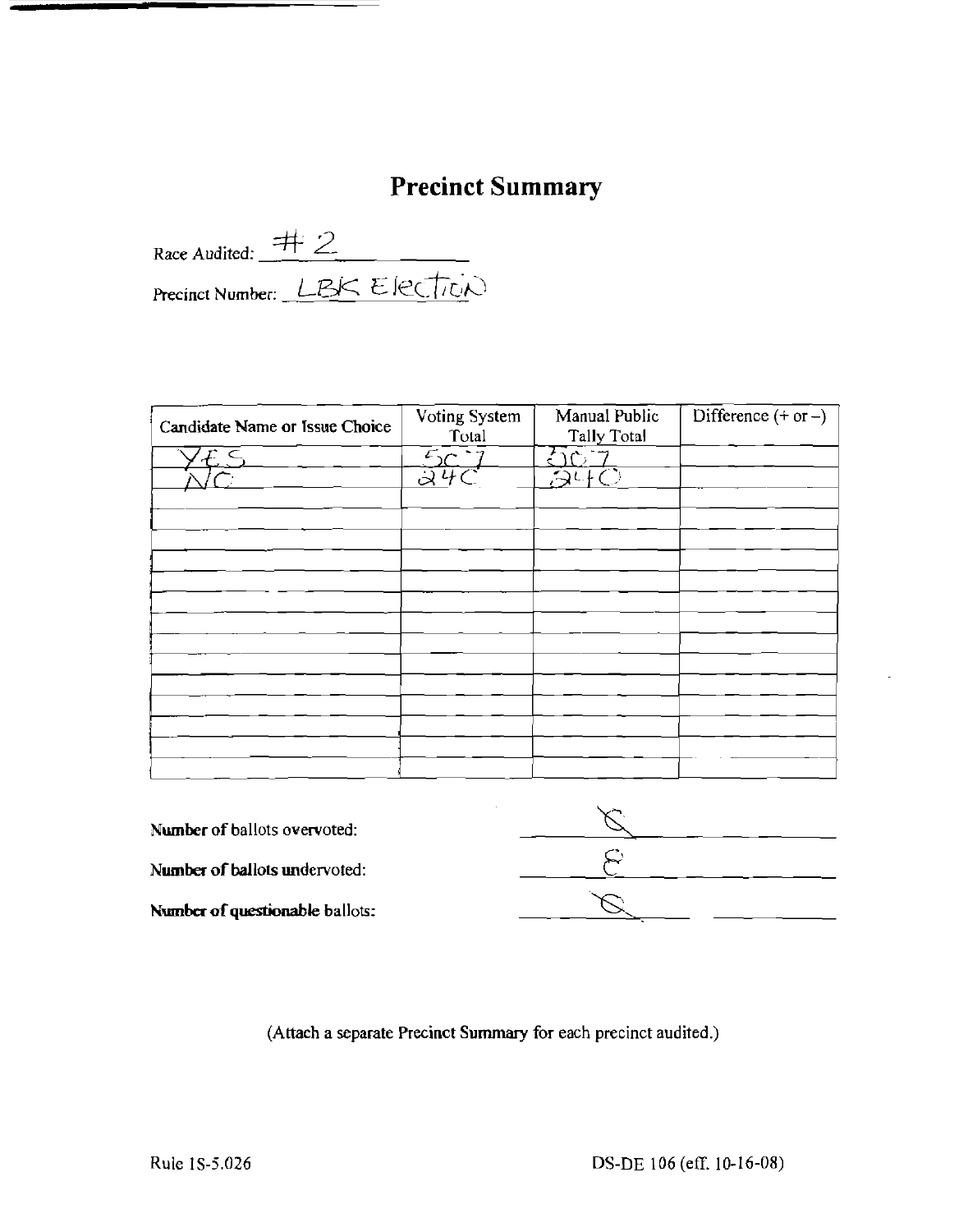| <b>Statement of Votes Cast</b><br>Town of Longboat Key Election<br>Manatee County, Florida<br>March 17, 2009<br>SOVC For Jurisdiction Wide, All Counters, All Races |                   |             |                         |                          |                                      |                               | Date:03/18/09<br>Time:08:53:34<br>Page: $2$ of $2$ |            |  |
|---------------------------------------------------------------------------------------------------------------------------------------------------------------------|-------------------|-------------|-------------------------|--------------------------|--------------------------------------|-------------------------------|----------------------------------------------------|------------|--|
|                                                                                                                                                                     |                   |             |                         |                          | Resolution                           |                               |                                                    |            |  |
|                                                                                                                                                                     | Reg Voters        | Total Votes | Times<br>Blank<br>Voted | Times<br>'Over<br>Voted  | Number   YES<br>Of<br>Under<br>Votes |                               | N <sub>O</sub>                                     |            |  |
| Jurisdiction Wide                                                                                                                                                   |                   |             |                         |                          |                                      |                               |                                                    |            |  |
| PCT 95 / Longboat Island Chapel                                                                                                                                     |                   |             |                         |                          |                                      |                               |                                                    |            |  |
| Precincts                                                                                                                                                           | 2211              | 430         |                         |                          |                                      | 62 79%<br>270                 |                                                    | 160 37.21% |  |
| Absentee                                                                                                                                                            | 2211              | 92          |                         | $\Omega$                 |                                      | 75 00%<br>69                  |                                                    | 23 25.00%  |  |
| Early Voting                                                                                                                                                        | 2211              | 225         |                         |                          |                                      | 74 67%<br>168                 | 57                                                 | 25.33%     |  |
| Provisional                                                                                                                                                         | 2211              |             | 8                       | $\mathbf{0}$<br>$\Omega$ | $\Omega$                             |                               | 0                                                  |            |  |
| Total                                                                                                                                                               | 2211              | 747         |                         |                          |                                      | 507 67 87%                    |                                                    | 240 32 13% |  |
| Total                                                                                                                                                               |                   |             |                         |                          |                                      |                               |                                                    | 3721%      |  |
| Precincts                                                                                                                                                           | 2211              | 430         |                         |                          | 0                                    | 62.79%<br>270<br>69<br>75 00% | 160 <sub>1</sub><br>23                             | 25 00%     |  |
| Absentee                                                                                                                                                            | 2211<br>2211      | 92<br>225   |                         |                          |                                      | 74 67%<br>168                 | 57                                                 | 25 3 3 %   |  |
| Early Voting<br>Provisional                                                                                                                                         | 2211              |             |                         |                          |                                      |                               |                                                    |            |  |
| Total                                                                                                                                                               | $\overline{2211}$ | 747         |                         | 0                        | 0                                    | $\overline{507}$ 67 87%       |                                                    | 240 32 13% |  |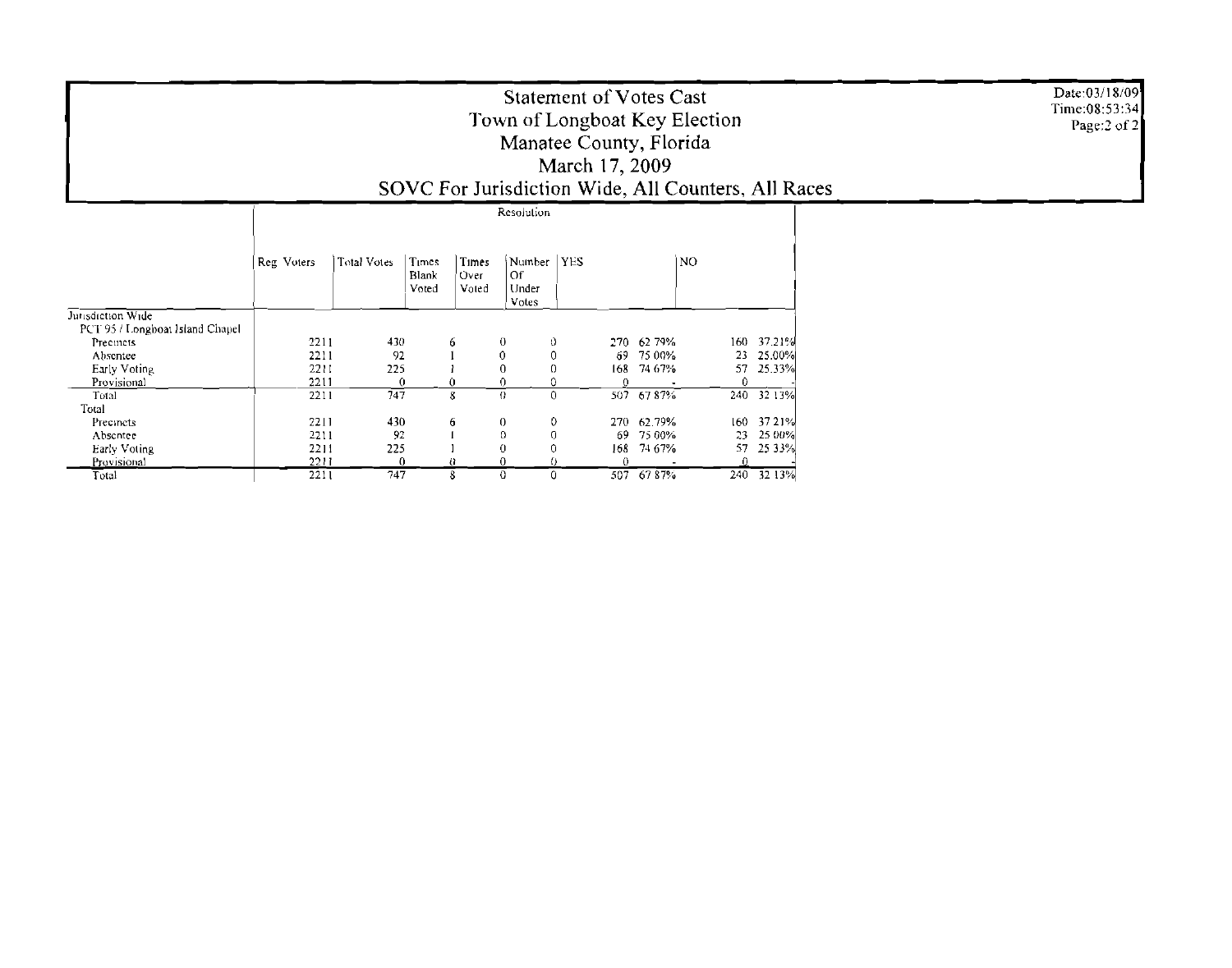#### **Audit Team Worksheet Marksense Ballots**

County Manatee Date of Election:  $3 - 17 - 09$ Precinct Number: LBK Election Race:  $\frac{\beta \alpha c \epsilon}{\beta \alpha \epsilon}$ 

|                           | <b>Manual Audit Tally</b> |                   |               |                  |               |  |  |  |  |  |
|---------------------------|---------------------------|-------------------|---------------|------------------|---------------|--|--|--|--|--|
| <b>Candidate or Issue</b> | Early Voting (EV)         | Election Day (ED) | Absentee (AB) | Provisional (PV) | <b>Totals</b> |  |  |  |  |  |
| $R$ andall $7$ Clair      | IO 5.                     |                   |               |                  | $O$ $\leq$    |  |  |  |  |  |
| <u>Gene Jaleski</u>       | ₽                         |                   |               |                  |               |  |  |  |  |  |
|                           |                           |                   |               |                  |               |  |  |  |  |  |
|                           |                           |                   |               |                  |               |  |  |  |  |  |
|                           |                           |                   |               |                  |               |  |  |  |  |  |
|                           |                           |                   |               |                  |               |  |  |  |  |  |
| Write-in Candidates       |                           |                   |               |                  |               |  |  |  |  |  |
| <b>Overvotes</b>          |                           |                   |               |                  |               |  |  |  |  |  |
| <b>Undervotes</b>         |                           |                   |               |                  |               |  |  |  |  |  |
| Ouestionable              |                           |                   |               |                  |               |  |  |  |  |  |

Linda A Gabler

Audit Team Nembers<br>
Christine Palmer<br>
Linds A. Gabler<br>
Linds A. Gabler<br>
Signature<br>
Avinde Gabler<br>
Stadte Bate<br>
Date<br>
Date

Rule IS-5.026

DS-DE 105B (eff. 10-16-08)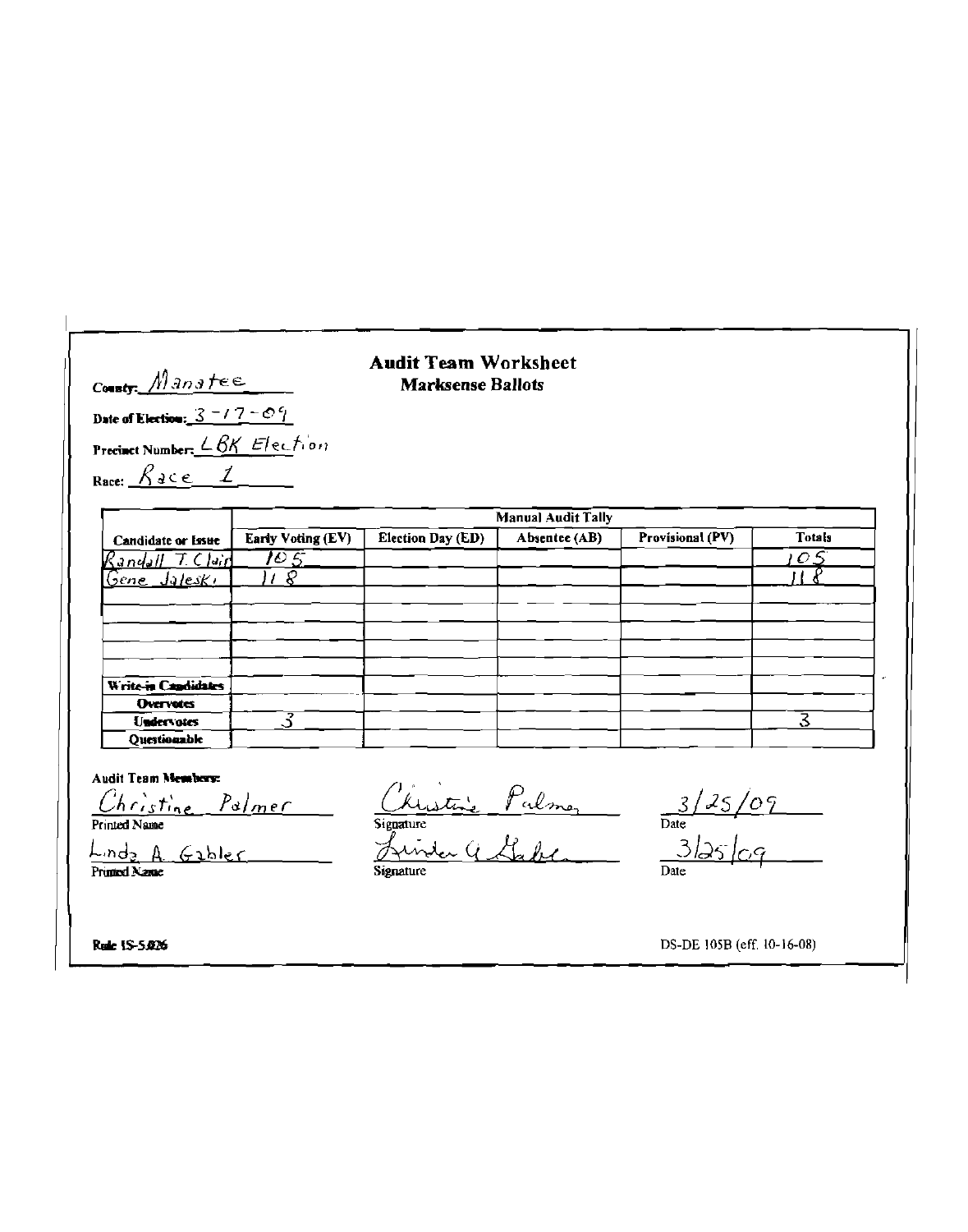#### **Audit Team Worksheet** County: MANAtee **Marksense Ballots** Date of Election: 3/17/09 Precinct Number: LBK Election Race:  $\mathcal I$ **Manual Audit Tally Early Voting (EV)** Election Day (ED) Absentee (AB) Provisional (PV) **Totals Candidate or Issue**  $176$  $\frac{170}{353}$ RANDALL T. CLAIR 253 Genp JALESKi Write-in Candidates **Overvotes**  $\overline{\mathcal{Q}}$  $\cdot$ Undervotes Oucstionable Audit Team Members: Mh Cinz  $\frac{3/25/09}{\text{Date}}$ <br> $\frac{3}{\text{Date}}$ ChezyLL Comstock **Signature** A. Cobb Signature

Rule 15-5.026

DS-DE 105B (eff. 10-16-08)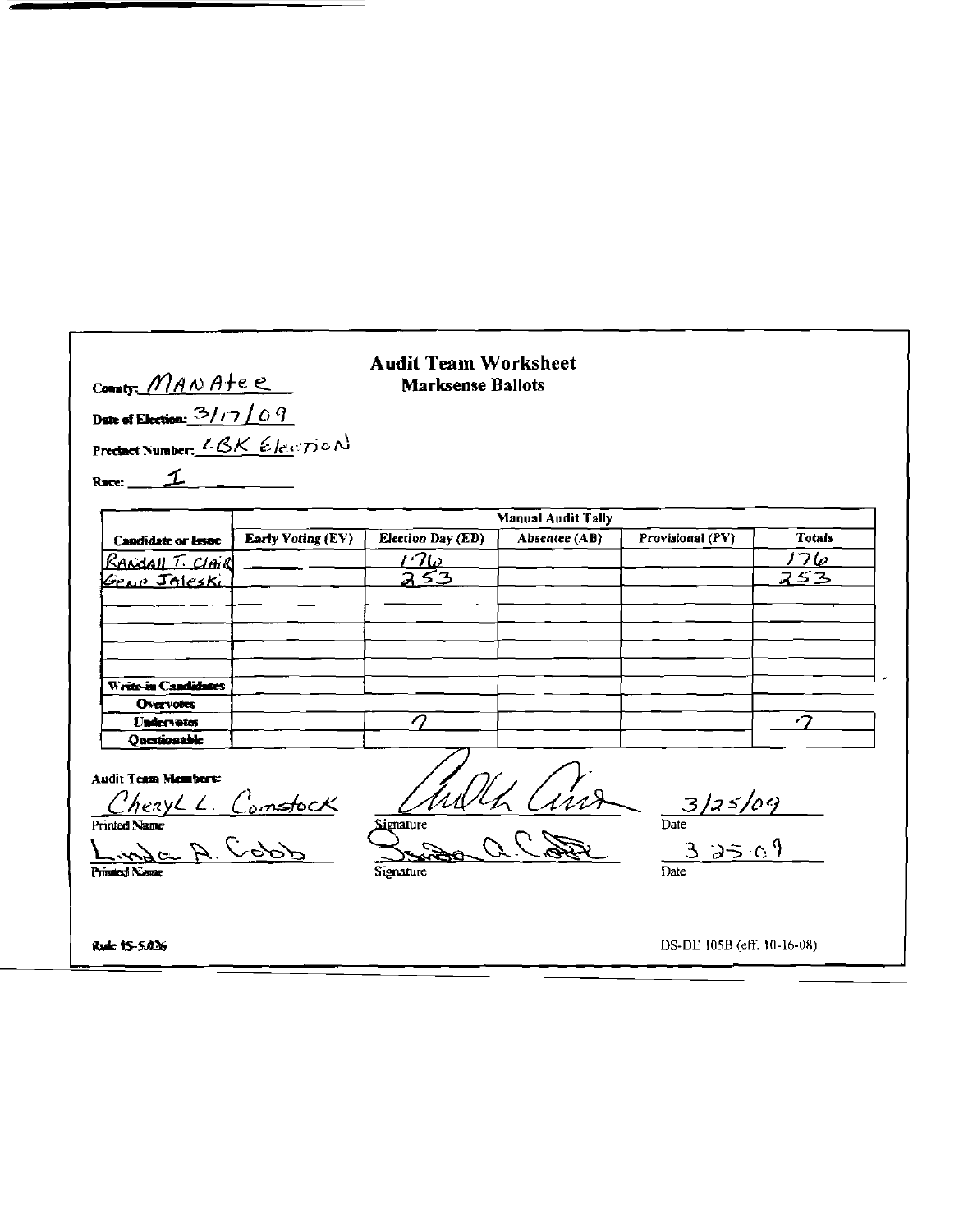| County: MANATEE<br>Date of Election: $\frac{3-1}{1}$ O <sup>c</sup>                              |                                      | <b>Audit Team Worksheet</b><br><b>Marksense Ballots</b> |                                   |                                        |               |
|--------------------------------------------------------------------------------------------------|--------------------------------------|---------------------------------------------------------|-----------------------------------|----------------------------------------|---------------|
|                                                                                                  | Precinct Number: $L\beta K$ ELECTION |                                                         |                                   |                                        |               |
|                                                                                                  |                                      |                                                         |                                   |                                        |               |
| Race:                                                                                            |                                      |                                                         |                                   |                                        |               |
|                                                                                                  |                                      |                                                         | <b>Manual Audit Tally</b>         |                                        |               |
| Candidate or Issue                                                                               | Early Voting (EV)                    | <b>Election Day (ED)</b>                                | Absentee (AB) <sup>1</sup>        | Provisional (PV)                       | <b>Totals</b> |
| $R$ ANDALL $\overline{L}$ CLAIC                                                                  |                                      |                                                         | $\overline{\tau} \overline{\tau}$ |                                        | 47            |
| GENE JALESKI                                                                                     |                                      |                                                         | 43                                |                                        | 43            |
|                                                                                                  |                                      |                                                         |                                   |                                        |               |
|                                                                                                  |                                      |                                                         |                                   |                                        |               |
|                                                                                                  |                                      |                                                         |                                   |                                        |               |
|                                                                                                  |                                      |                                                         |                                   |                                        |               |
| Write-in Candidates                                                                              |                                      |                                                         |                                   |                                        |               |
| Overvotes                                                                                        |                                      |                                                         |                                   |                                        |               |
| <b>Undervotes</b>                                                                                |                                      |                                                         | 3                                 |                                        | 3             |
| <b>Questionable</b>                                                                              |                                      |                                                         |                                   |                                        |               |
| <b>Audit Team Members:</b><br>RUBBIE E WALLACE<br>Printed Name<br>POANYLES SCOFF<br>Printed Name |                                      | Siens<br>Signature                                      |                                   | $3-35-09$<br>Date<br>$3-35-09$<br>Date |               |
| Rule 15-5.026                                                                                    |                                      |                                                         |                                   | DS-DE 105B (eff. 10-16-08)             |               |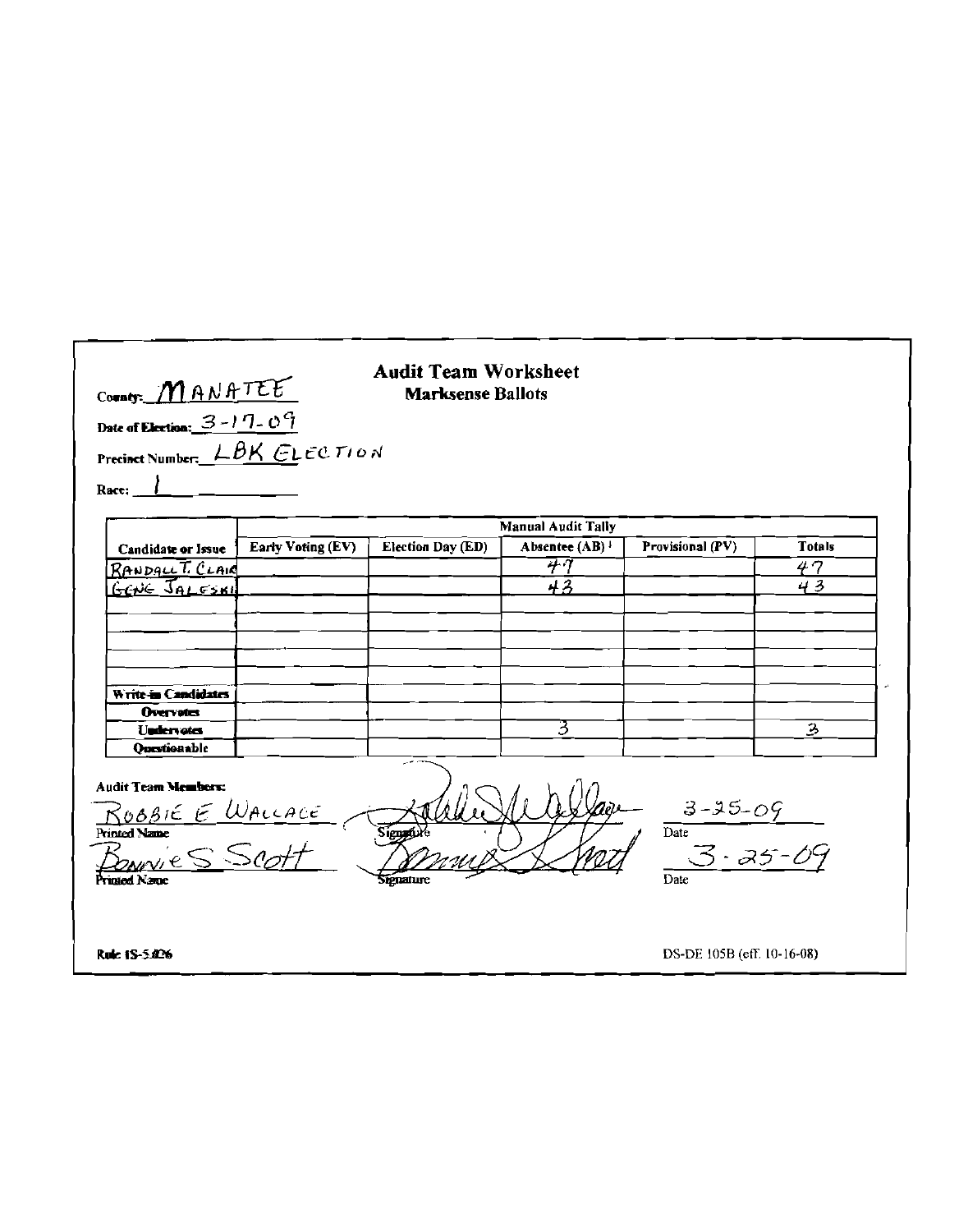#### **Audit Team Worksheet Marksense Ballots**

County: Nanetee

Date of Election:  $3 + 7 - 07$ Precinct Number: LBK Election Race:  $R$  ace  $\lambda$ 

**Manual Audit Tally** Early Voting (EV) Candidate or Issue Election Day (ED) Absentee (AB) Provisional (PV) **Totals**  $\overline{\phantom{a}^{\prime}\mathcal{C}}$ T6 8  $\overline{\gamma}$ es  $\overline{\sigma}$  $\mathcal{N}_{\Omega}$  $\overline{a}$ Write-in Candidates **Overvotes** Undervotes Ouestions ble

**Audit Team Members:** 

France Name Palmer Signature (1 febber 13/25/09

Rule 15-5.026

DS-DE 105B (eff. 10-16-08)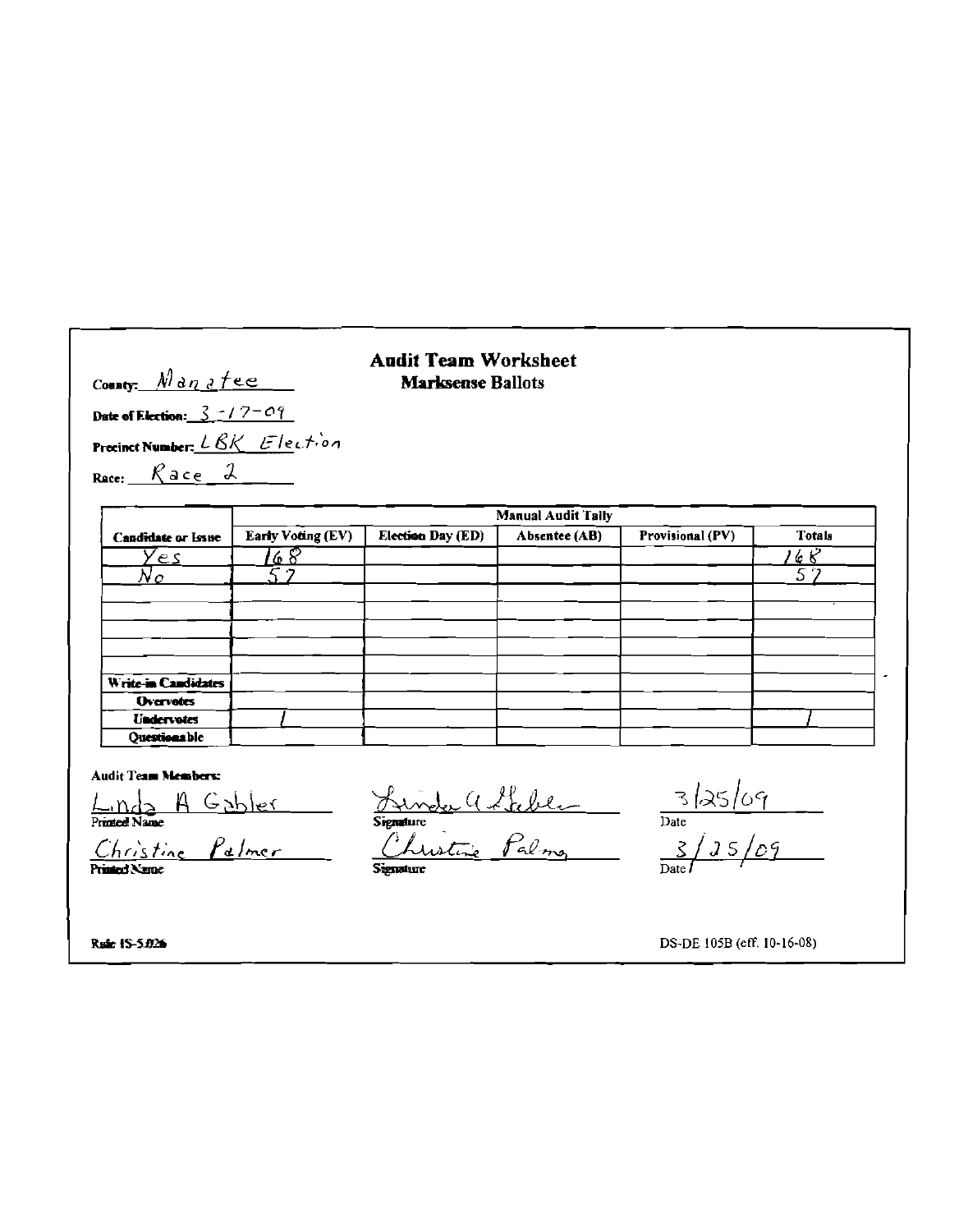### **Audit Team Worksheet Marksense Ballots**

County: MANAtee Date of Election:  $\frac{3/17}{69}$ Precinct Number:  $\angle BK$  Election ス Race:

| Candidate or Issue     | <b>Manual Audit Tally</b> |                          |               |                  |               |  |  |  |  |  |
|------------------------|---------------------------|--------------------------|---------------|------------------|---------------|--|--|--|--|--|
|                        | <b>Early Voting (EV)</b>  | <b>Election Day (ED)</b> | Absentee (AB) | Provisional (PV) | <b>Totals</b> |  |  |  |  |  |
| $y \, \epsilon$ $\leq$ |                           | 270                      |               |                  | 270           |  |  |  |  |  |
| $\overline{D}$         |                           | 160                      |               |                  | 160           |  |  |  |  |  |
|                        |                           |                          |               |                  |               |  |  |  |  |  |
|                        |                           |                          |               |                  |               |  |  |  |  |  |
|                        |                           |                          |               |                  |               |  |  |  |  |  |
|                        |                           |                          |               |                  |               |  |  |  |  |  |
| Write-in Candidates    |                           |                          |               |                  |               |  |  |  |  |  |
| <b>Overvotes</b>       |                           |                          |               |                  |               |  |  |  |  |  |
| <b>Undervotes</b>      |                           | ם '                      |               |                  |               |  |  |  |  |  |
| <b>Ouestionable</b>    |                           |                          |               |                  |               |  |  |  |  |  |

Audit Team Members:

hery L. Constack Printed Name  $C<sub>cb</sub>b$ Lindo  $A_{-}$ 

 $\frac{lnh}{\theta}$   $\frac{1}{\theta}$   $\frac{3}{\theta}$   $\frac{3}{\theta}$ Signature

 $\mathcal{R}$ 

 $\overline{Date}$ 

Printed Name

Signature

DS-DE 105B (eff. 10-16-08)

Rule 1S-5.026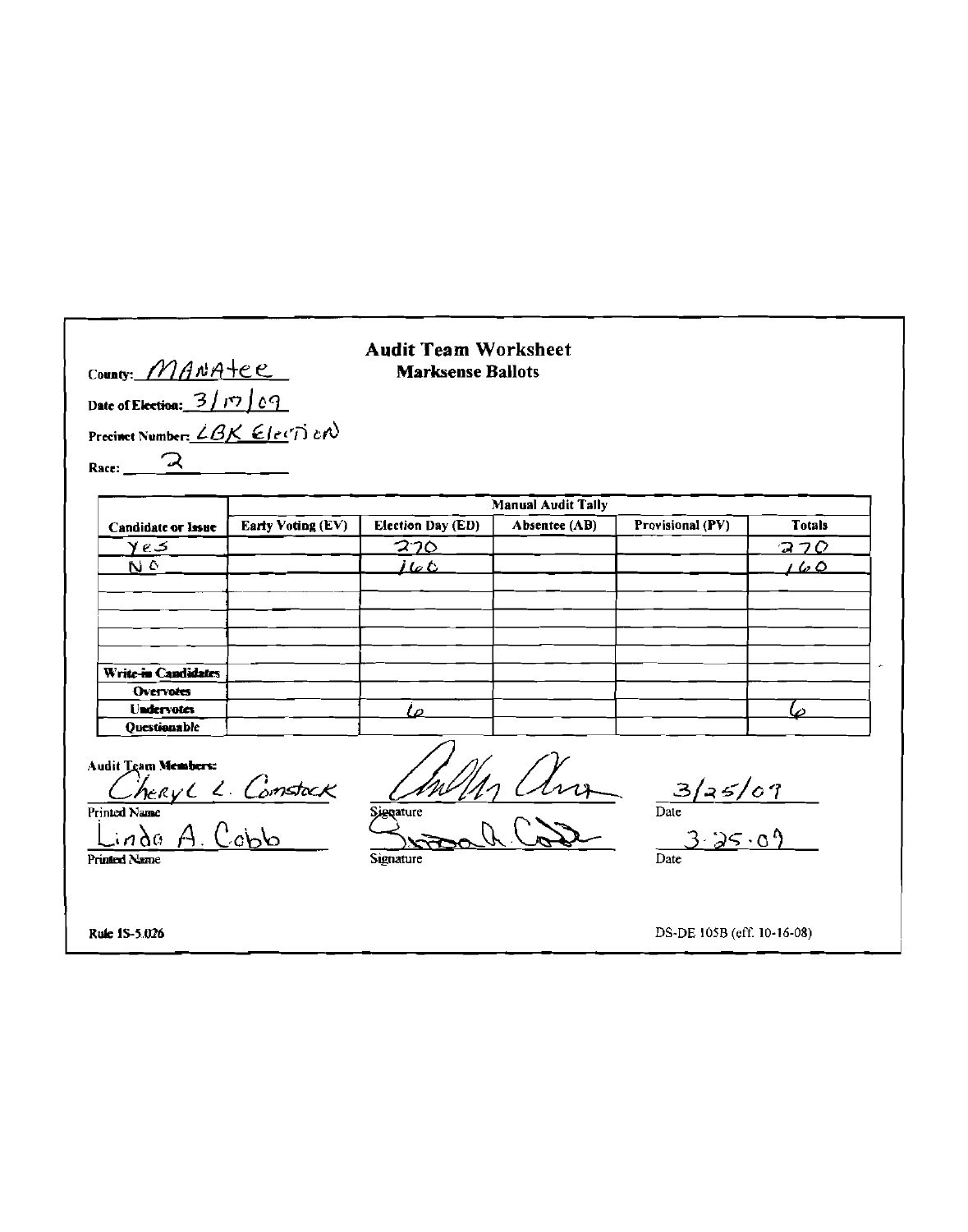| County: $M_A \mu A T E E$<br>Date of Election: $3 - 17 - 09$<br>Precinct Number: $LBK$ ELECTION<br>Race: $2$                                                                              |                          | <b>Audit Team Worksheet</b><br><b>Marksense Ballots</b> |                           |                            |               |  |
|-------------------------------------------------------------------------------------------------------------------------------------------------------------------------------------------|--------------------------|---------------------------------------------------------|---------------------------|----------------------------|---------------|--|
|                                                                                                                                                                                           |                          |                                                         | <b>Manual Audit Tally</b> |                            |               |  |
| <b>Candidate or Issue</b>                                                                                                                                                                 | <b>Early Voting (EV)</b> | <b>Election Day (ED)</b>                                | Absentee (AB)             | Provisional (PV)           | <b>Totals</b> |  |
| $Y \in 5$                                                                                                                                                                                 |                          |                                                         | $\mathscr{L}^\mathcal{L}$ |                            | 64            |  |
| N0                                                                                                                                                                                        |                          |                                                         | 23                        |                            | 23            |  |
|                                                                                                                                                                                           |                          |                                                         |                           |                            |               |  |
|                                                                                                                                                                                           |                          |                                                         |                           |                            |               |  |
|                                                                                                                                                                                           |                          |                                                         |                           |                            |               |  |
|                                                                                                                                                                                           |                          |                                                         |                           |                            |               |  |
|                                                                                                                                                                                           |                          |                                                         |                           |                            |               |  |
| Write-in-Candidates                                                                                                                                                                       |                          |                                                         |                           |                            |               |  |
| <b>Overvotes</b><br><b>Undervates</b>                                                                                                                                                     |                          |                                                         |                           |                            |               |  |
| <b>Ourstionable</b>                                                                                                                                                                       |                          |                                                         |                           |                            |               |  |
| <b>Audit Team Members:</b><br>$\frac{200}{4}$ $\frac{3 - 35.09}{3 - 35.6}$<br>$R$ 080, $\in E$ . WALLACE<br>Signature<br><b>Printed Name</b><br>Printend Name<br><b>Stenature</b><br>Date |                          |                                                         |                           |                            |               |  |
| Rule 15-5.026                                                                                                                                                                             |                          |                                                         |                           | DS-DE 105B (eff. 10-16-08) |               |  |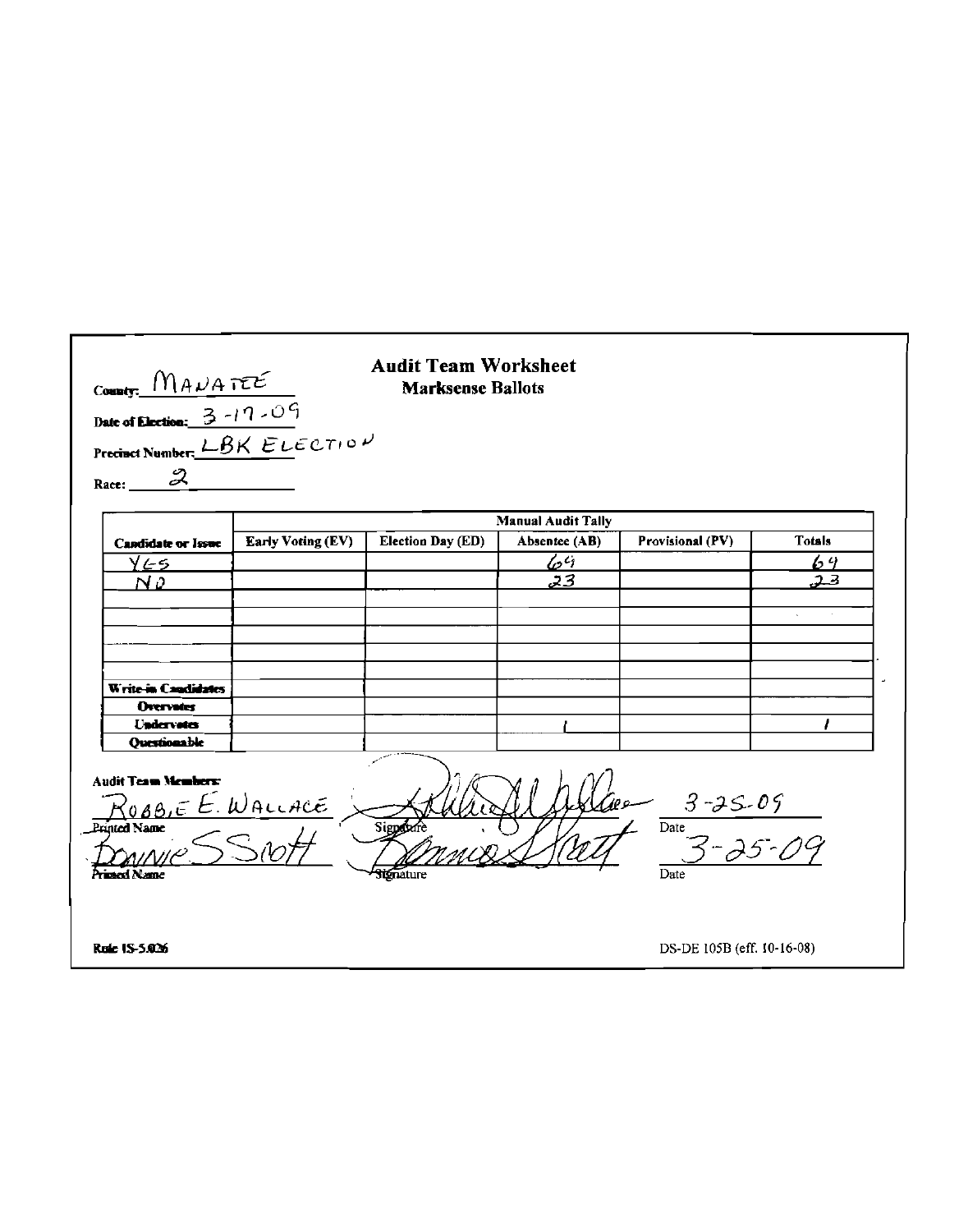| County: Manatee<br>Date of Election: $O-1$<br>Precinct Number:     | $\pm$ ୦ $\theta$<br>lSК | <b>Audit Team Worksheet</b><br><b>DRE Ballots</b> |                           |                           |
|--------------------------------------------------------------------|-------------------------|---------------------------------------------------|---------------------------|---------------------------|
| $\ddot{}$<br>Kace<br>Race:                                         |                         |                                                   |                           |                           |
|                                                                    |                         |                                                   | <b>Manual Audit Tally</b> |                           |
| <b>Candidate or Issue</b>                                          | Early Voting (EV)       | <b>Election Day (ED)</b>                          | Provisional (PV)          | <b>Totals</b>             |
| Mandia I<br>Jaleski                                                |                         |                                                   |                           |                           |
| ۔ عصفت                                                             |                         |                                                   |                           |                           |
|                                                                    |                         |                                                   |                           |                           |
|                                                                    |                         |                                                   |                           |                           |
|                                                                    |                         |                                                   |                           |                           |
|                                                                    |                         |                                                   |                           |                           |
| Write-in Candidates                                                |                         |                                                   |                           |                           |
| Undervotes                                                         |                         |                                                   |                           |                           |
| Audit Team Members:<br>anew<br>Printed Name<br><b>Printed Name</b> | ∆े∆∩€<br>ie.            | arti<br>µgπaτur<br>Signature                      | and 1'<br>Date<br>Date    | كسين                      |
| Rule 15-5.026                                                      |                         |                                                   |                           | DS-DE 105A (eff. 10-16-08 |